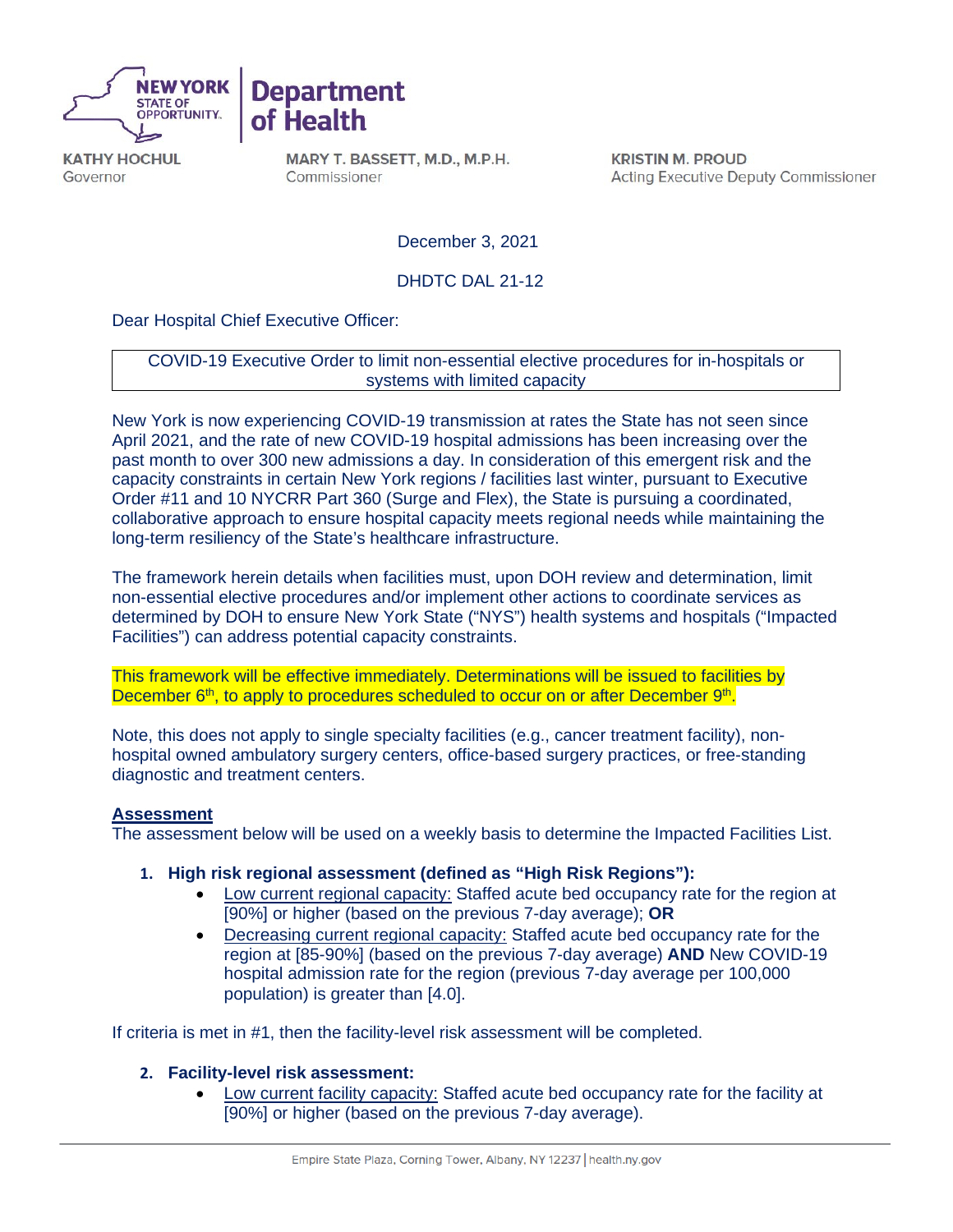

**KATHY HOCHUL** Governor

MARY T. BASSETT, M.D., M.P.H. Commissioner

**KRISTIN M. PROUD Acting Executive Deputy Commissioner** 

Notwithstanding criteria defined in #1 or #2, DOH retains the discretion to add, remove, or change restrictions or thresholds for regions or facilities, accounting for transmission rates, hospitalization rates, and other public health considerations upon reasonable notice as determined by DOH.

DOH retains the discretion to require any facility to limit non-essential elective procedures and/or implement other actions to coordinate services, as determined by DOH as necessary to protect public health.

## **Relevant types of procedures**

Impacted Facilities may be required to limit non-essential elective procedures both within the hospital and at hospital-owned ambulatory surgery centers, depending upon the qualifying criteria below.

Subject to the exceptions listed below, the extent of impacted procedures will vary based on the DOH determination, and the following qualifying criteria:

- 1. An Impacted Facility must defer all non-essential elective in-patient and out-patient procedures that are completed within the hospital.
- 2. An Impacted Facility with occupancy of [95% or higher] (based on the previous 7-day average) must also defer non-essential elective ambulatory procedures.

The following procedures are considered essential and **not** covered under this DAL:

- Cancer, including diagnostic procedure of suspected cancer
- Neurosurgery
- Intractable Pain
- Highly symptomatic patients
- **Transplants**
- **Trauma**
- Cardiac with symptoms
- Limb threatening vascular procedures
- Dialysis Vascular Access
- Patients that are at a clinically high risk of harm if their procedures are not completed

## **Operationalization of the policy**

- 1. Monitoring / compliance:
	- All facilities will be monitored and required to continue submitting capacity and occupancy data through HERDS daily.
	- DOH will determine Impacted Facilities weekly; these facilities must defer nonessential elective procedures in accordance with DOH determination for [at least 2 weeks].
		- i. This framework will be effective  $[Friday]$  December  $3<sup>rd</sup>$ . The first round of determinations will be issued to facilities by [Monday] December  $6<sup>th</sup>$ , to apply to procedures scheduled to occur on or after [Thursday] December 9th.